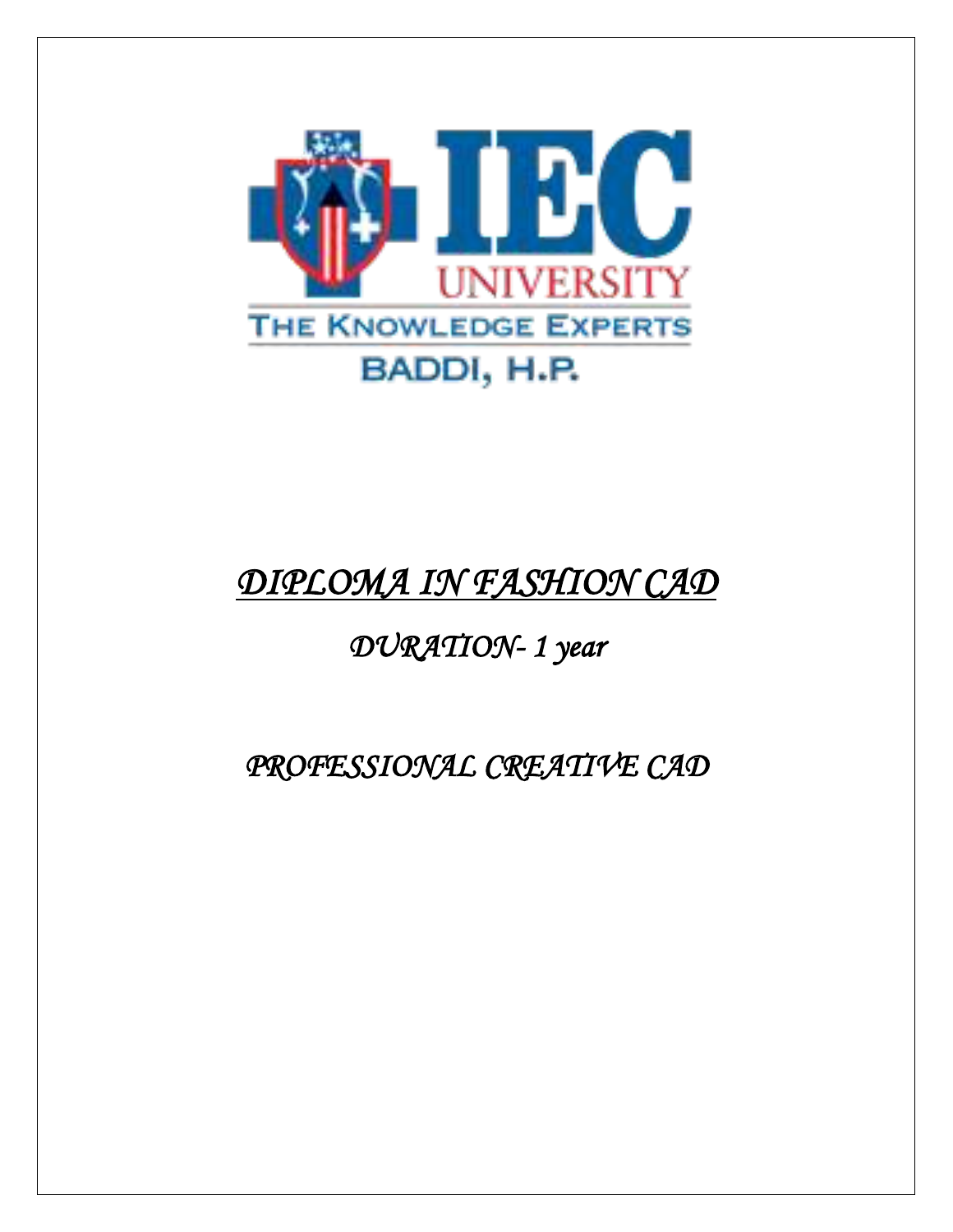# **COURSE EVALUATION SCHEME & SYLLABUS**

# **SEMESTER-1**

| Sr.<br>No               | <b>Course</b><br>Code | Subject                              |                         | <b>Periods</b>          |                         | <b>Evaluation Scheme</b> |                        |                         |              |            | <b>Subject</b><br><b>Total</b> | <b>Credits</b>          |
|-------------------------|-----------------------|--------------------------------------|-------------------------|-------------------------|-------------------------|--------------------------|------------------------|-------------------------|--------------|------------|--------------------------------|-------------------------|
|                         |                       |                                      | $\overline{\mathbf{L}}$ | $\overline{\mathbf{T}}$ | $\overline{\mathbf{P}}$ | <b>Sessional</b>         |                        |                         |              | Exam       |                                |                         |
|                         |                       |                                      |                         |                         |                         | <b>MSE</b>               | $\overline{\text{CA}}$ | $\overline{\mathbf{P}}$ | <b>Total</b> | <b>ESE</b> |                                |                         |
|                         |                       |                                      |                         |                         |                         |                          |                        |                         |              |            |                                |                         |
| $\mathbf{1}$            | <b>BFD-101</b>        | <b>PAINT</b>                         | $\bf{0}$                | $\bf{0}$                | $\overline{2}$          | $\bf{0}$                 | 10                     | 30                      | 40           | 60         | 100                            | $\overline{\mathbf{3}}$ |
| $\overline{2}$          | <b>BFD-102</b>        | <b>COREL DRAW</b>                    | $\bf{0}$                | $\boldsymbol{0}$        | $\overline{2}$          | $\bf{0}$                 | 10                     | 30                      | 40           | 60         | 100                            | $\overline{\mathbf{4}}$ |
| $\overline{\mathbf{3}}$ | <b>BFD-103</b>        | <b>PHOTOSHOP</b>                     | $\boldsymbol{0}$        | $\bf{0}$                | $\overline{2}$          | $\boldsymbol{0}$         | 10                     | 30                      | 40           | 60         | 100                            | $\mathbf{3}$            |
| <b>SEMESTER -2</b>      |                       |                                      |                         |                         |                         |                          |                        |                         |              |            |                                |                         |
| $\overline{1}$          | BFD-<br>201           | <b>DIGITAL</b><br><b>FASHION PRO</b> | $\overline{\mathbf{0}}$ | $\overline{\mathbf{0}}$ | $\overline{2}$          | $\overline{\mathbf{0}}$  | <b>10</b>              | 30                      | 40           | 60         | <b>100</b>                     | $\overline{6}$          |
|                         |                       |                                      |                         |                         |                         |                          |                        |                         |              |            | <b>TOTAL</b>                   | 16                      |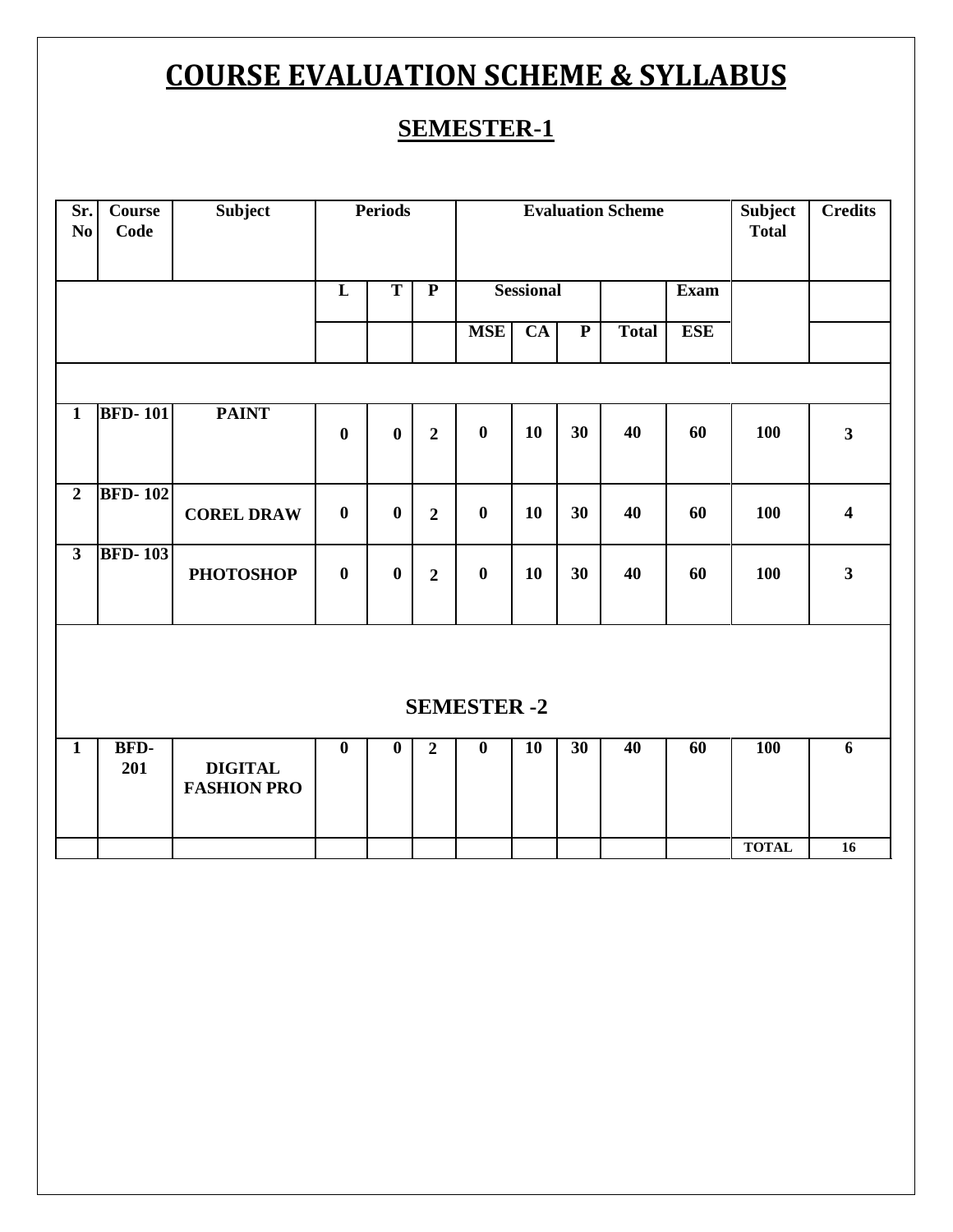#### *SEMESTER -1*

# *Fashion Cad Designing Using Corel Draw*

*Aspects of drawing flats and garment details and working with images and color are addressed. Fashion drawing skills required for fashion design & garment designing techniques using Corel draw*

#### *MODULE 1 – COREL DRAW*

- *Introduction to different tools*
- *Vector Graphics Editor*
- *Color Theory*
- *Silhouette Detailing*
- *Fabric Scanning*
- *Block Figures*
- *Stylized Complex Figures ( Female, Male, kids)*
- *2D garment Draping on nude figures*
- *Complex features*
- *Illusion bodice & Sleeves*
- *Stylized vector hairstyles*
- *Shade Cards*
- *Vector based intricate motifs and Designs*
- *Traditional prints and stitches*
- *Specification Sheets*
- *Vector based 2D accessory Designing*

### *Fashion Cad Designing Using Photoshop*

*Adobe Photoshop for Fashion CAD Design, [Draping](https://en.wikipedia.org/wiki/Drapery) of Garments, Croquets Drawing, Medium Explorations, Fabric Rendering, color stories, line planning, silhouette and fabric designs in order to establish designs principles through digital fashion development techniques, including analysis and interpretation of customer best software for Fashion CAD*

#### *MODULE 2 – PHOTOSHOP*

- *Backdrops*
- *Modification in designs*
- *Variations in Design*
- *Creating Self designed Prints and textures*
- *Nude Figures Highlighting*